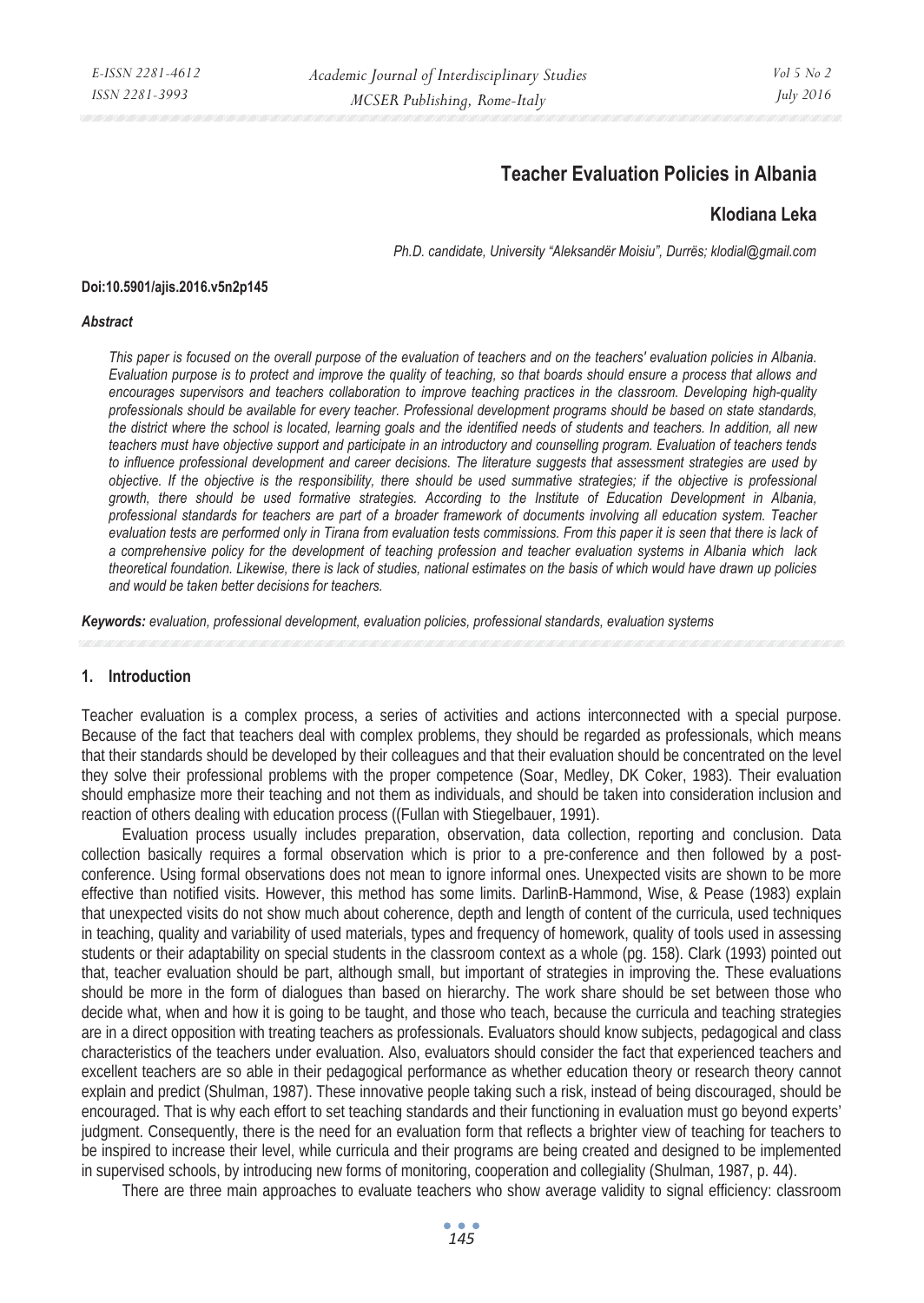observations by colleagues, managers or external evaluators, models that assess students' achievements and assessments from students. While other approaches like executives or directors judgment, self-reports of teachers and teacher portfolio analysis are limited evidence.

Successful teacher observations are used mainly as a formative process, as a development tool for reflective creation run by teachers themselves in the role of students toward a big gamma of assessments or appraisals. Protocols of high-quality surveillance include observers who are trained especially for this training. Models that assess students' achievements depend on the availability of good results, which may be sensitive to any arbitrary essential choice in order to decide which variables should be included and what assumptions underpin models. Respective teacher effectiveness estimates are moderately stable from year to year and from classroom to classroom.

Collection of student assessments should be a free and simple source of a good feedback about teaching behaviour from a wide range of observers who can draw output from many teaching classes.

#### **2. General and Specific Professional Teachers'standards in Albania**

According to IZHA (2010) - the Institute of Education Development, professional standards for teachers are part of a broader framework of documents involving all education system. This includes standards for school principal, coach, mentor, pedagogical deputy director, etc. Designing of teacher professional standards aims at professionalizing teaching. This means considering teaching as a profession to be standardized just like the other professions, being in harmony with other social partners and interest groups.

General teacher basic standards describe professional characteristics to be met by every teacher who has passed the initial stage and is licensed as such. If the teacher intends to gain a higher qualification level as a specialist teacher, master, etc., the teacher must meet complementary standards in each of these professional career stages ((IZHA,2010), point 1 / 1-2).

Besides the general standards, the teacher must meet specific standards related to the object of his/her work. Meeting these standards is verified through an external evaluation, determined by means of orders and special instructions. Teachers' salaries for each career ladder are also set through laws and/or legislation. Standards will help teachers identify the needs for their professional development, and identify areas in which they are capable, as well as areas that need further development ((IZHA, 2010, point 1 / 1-5, 7).

Standards are used by professional teacher organizations to make licensing of teachers, assessment and their punishment, as well as to provide to the interested people relevant professional support; from agencies that accredit training and assessment centres, for teachers, as well as for those that accredit training programs; from training and qualification teacher centres which analyse the needs of teachers and coordinate the support of teachers with training and professional and educational materials; from the drafters of initial training curricula of teachers and institutions involved in such training; the drafters of legal documents and instructive acts, dealing with teachers; the drafters of teacher qualifying programs, with different seniority in teaching; community of parents and all stakeholders, considered as education partners. All teachers, regardless of the institution they work in, public or non-public schools, are eligible to register to obtain the levels of qualification (IZHA, 2010), point 1/8 and 9).

According to IZHA (2010), general basic standards for the teacher are:

Standard 1: Relations with children and young people

Standard 2: Updating

Standard 3: Communication, teamwork and cooperation

Standard 4: Individual professional development

Standard 5: Curricula

Standard 6: Students achievements and their diversity

Standard 7: Health and continuity

Standard 8: Planning

Standard 9: Teaching

Standard 10: Assessment, monitoring and results

Standard 11: Reflection on teaching and learning

Standard 12: The learning environment in the classroom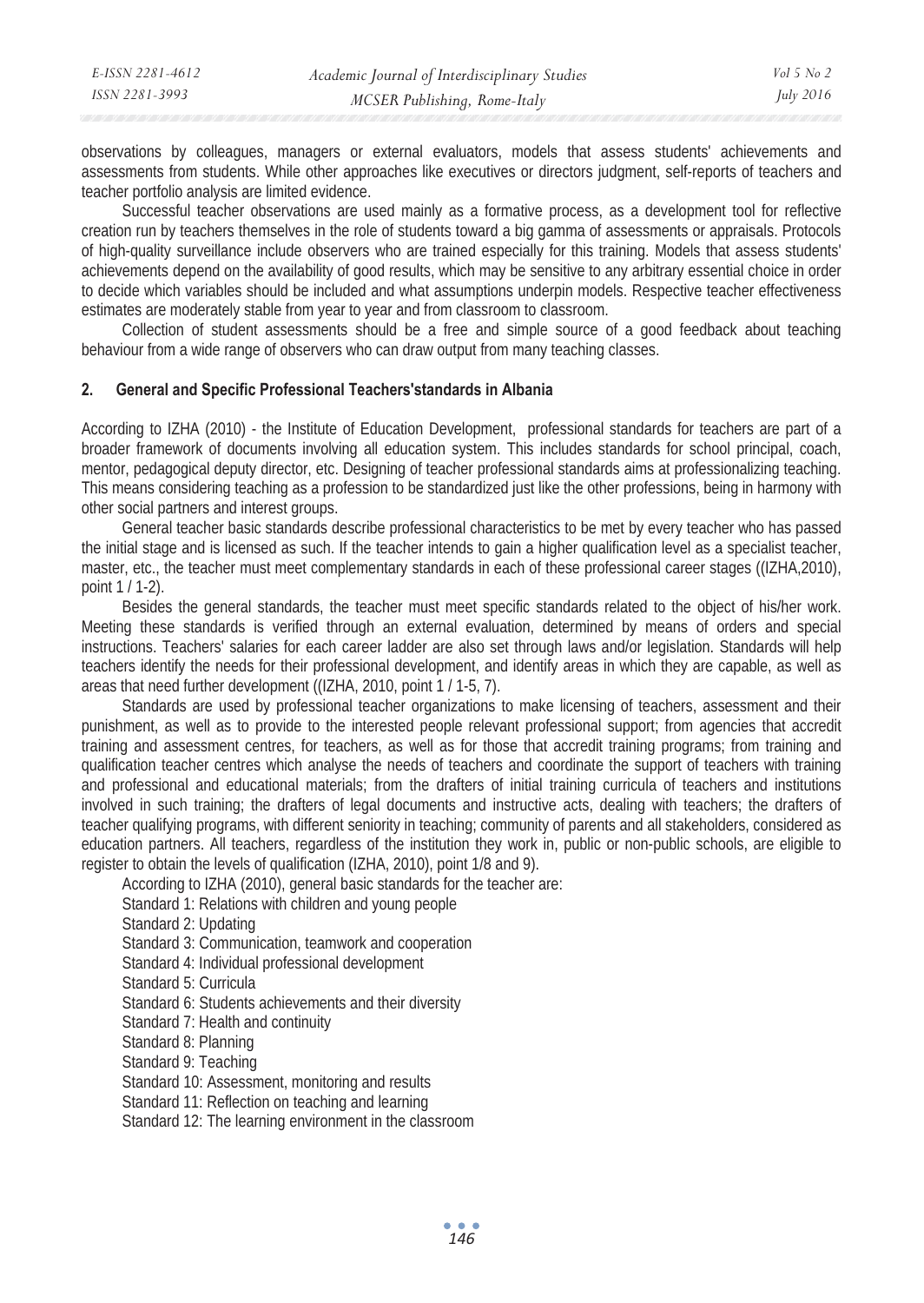#### **3. Professional Development and Training Programmes**

The purpose of professional development of educational workers (director, deputy director, teacher) is the updating of knowledge and the development of their competencies, in order to ensure to all students quality education service (Udhëzimi nr. 26, datë 15.08.2014 ""Për Zhvillimin Profesional të Punonjësve Arsimor", Chapter 1, Article 1). Internal development is carried out at professional educational institution by the council of teachers and subject teams, whereas, professional development forms of educational workers are internal professional development, training, professional networking, counselling, short-term and long-term courses. A day of training consists of six hours, which is three hours by coach or training material study program / module of the trainee and three hours of individual work in preparing tasks. A day of training is reflected with two credits in the certificate of trainees, while an employee education must earn at least six credits during the school year (Udhëzimi nr. 26, datë 15.08.2014 ""Për Zhvillimin Profesional të Punonjësve Arsimor", Chapter 1, Article 3, 4, 6). Trainings are held on the basis of the study "The advantages of professional development of educational workers," which is prepared by IZHA every two years and is based on teachers general standards, principal standards, needs for professional development identified by IZHA, recommendations compiled every two years by the General Directorate of Pre-University Education in the Ministry of Education and Sports (MoES), National Exams Agency (NEA), State Inspectorate of Education (SIE), IZHA, DAR / ZA and training agencies by their initiative. Education Development Institute (IZHA), every two years, develops questionnaire to identify needs for professional development of workers in education and on the basis of the study "The advantages of professional development of educational workers", IZHA designs, every two years, the document "Announcement of interest for training educational workers" that contains a number of programs / modules offered to training agencies, also, to be selected for training educational workers. "The announcement of interest for training educational workers" is approved by MAS and published on the website of MoES and IZHA (Instruction no. 26, dated 15.08.2014 "On Professional Development for Educational Workers ", Chapter 1, Article 7).

By Order of the Minister in any calendar year period, IZHA declares interest to other training topics according to reforms cases (Instruction no. 26, dated 15.08.2014 "On Professional Development for Educational Workers", Chapter III, Article 13 / 1). Modules assessment is made by IZHA, which declares every two years, in September, the request for modules evaluator. The candidate for evaluator submits his/her CV to the secretariat of KAT, and he/she may be a teacher or specialist possessing sufficient knowledge of the module, testified in his/her CV rated "excellent" or "very good" in the last exam of qualification; Director of an educational institution rated at least "good" by NEI national education inspector, within the last four years of school or the school he/she runs is one of successful schools in one of the last two school years. The Secretariat shall prepare assessors for assessment procedure training modules and organize evaluation activities. A training module is assessed by two people who initially assess the module being in different environments, then compare together estimates to reach a single estimate (Udhëzimi nr. 26, datë 15.08.2014 ""Për Zhvillimin Profesional të Punonjësve Arsimor", Chapter IV, Article 19 and 21).

After the selection of the Agency under the procedures provided in Instruction no. 26; dated 15.08.2014, "On Professional Development for Educational Workers ", accredited training agency for a program/training module directly sends one month prior to training directly, by email to DAR/ZA offering training, the secretariat and NEI, training dates the agency offers, topics and expected results of the program / training module and predicted data. DAR / ZA notify principals of educational institutions by email or letter benefiting from training and organize a meeting with them.

Principals of institutions benefiting from direct training notify each employee of the educational institution, the data provided and IZHA publishes training annual data on its website. Educational employee selects programs / modules directly accredited. In special cases, the directorate, after receiving the opinion of the Council of Teachers, sets out the criteria for the appointment of teachers to be trained by an agency for a training program / module. The principal of the educational institution for educational workers of the institution or DAR / ZA for educational staff in the jurisdiction, notifies by e-mail the relevant agency for the participation in a relevant program / module of educational workers. Training agency notifies the principal of the educational institution about the date and time of the direct training sessions (Udhëzimi nr. 26, datë 15.08.2014 ""Për Zhvillimin Profesional të Punonjësve Arsimor", Chapter VI, Article 26, 27).

The number of participants in a direct training session is not more than 25, excluding cases where the only method of training is the lecturing, trainings are held without interrupting the lecture. The training agency decides if whether a trainee will submit or not the exam based on the profile content and attending classes of the trainee when the training is direct (not less than 90% of classes in the module). The testing is done in writing, but the training agency has the right to develop verbal testing with all participants or some of them. Test papers with answers of the trainees are saved for a year from the date of training and are object to inspection by ISHA. The certificate of a module is given to an educational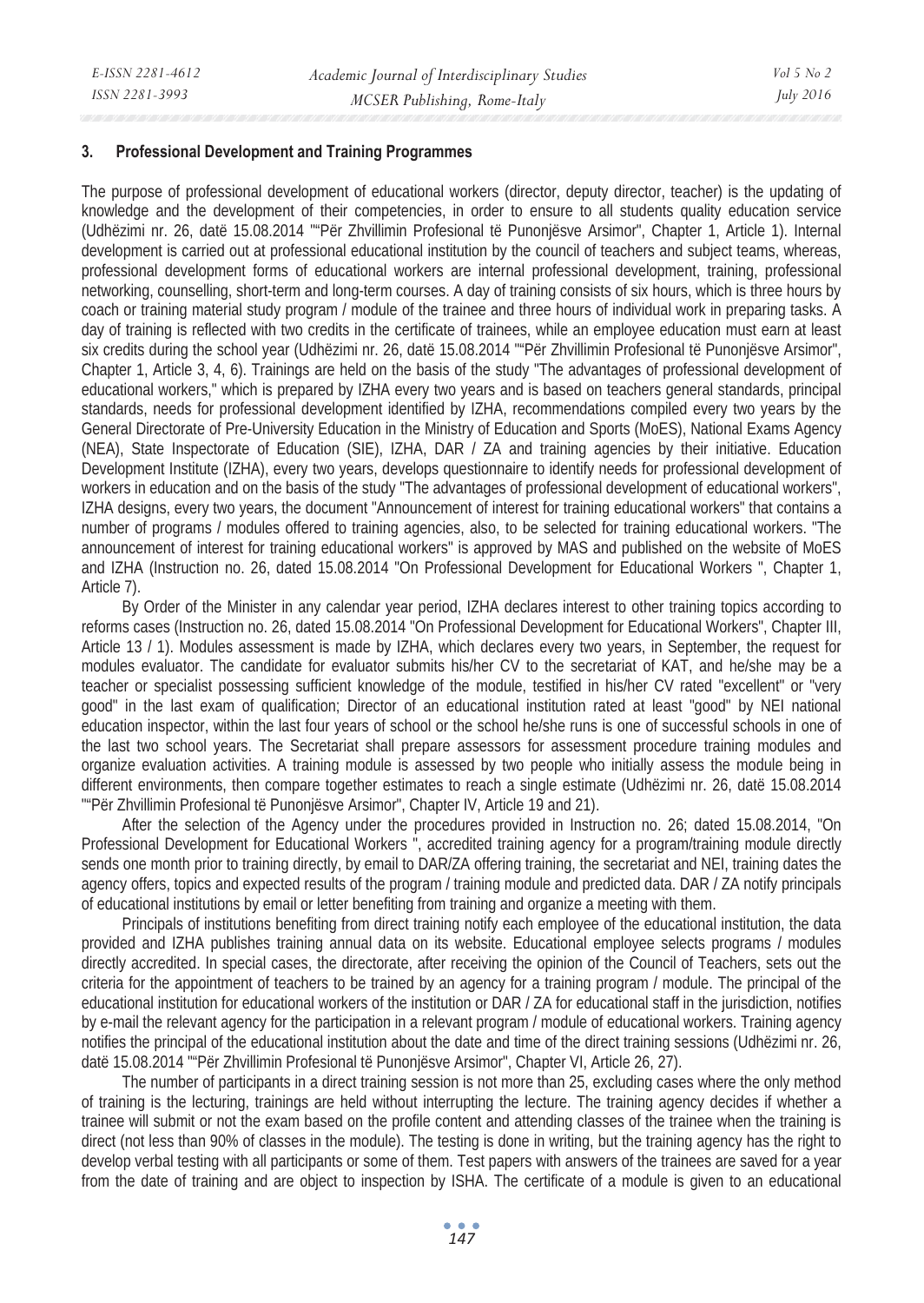| E-ISSN 2281-4612 | Academic Journal of Interdisciplinary Studies | Vol 5 No 2       |
|------------------|-----------------------------------------------|------------------|
| ISSN 2281-3993   | MCSER Publishing, Rome-Italy                  | <i>July 2016</i> |

worker when he/she has accumulated at least 75% of points. The certificate labels the program/module and the respective credits number. Training agencies submit to the secretariat the list of certified workers by this agency for every accredited module. Monitoring and assessment of training sessions is done by MAS, IZHA and DAR/ZA in their jurisdiction. Isha inspects training sessions (Udhëzimi nr. 26; dt: 15.08.2014, "Për Zhvillimin Profesional të Punonjësve Arsimor", Kreu VII, Neni 28/2, 3; Neni 29/4, 6; Neni 30/4; Neni 31/1, 2, 6; Kreu VIII, Neni 32).

Besides the program/module trainings, there are also short-term courses which are provided as informative sessions organized by IZHA, AKP and IShA, with DAR/ZA specialists and educational workers about innovations in educational reforms, new legislation acts of the Minister of MofES and these institutions instructions. The credits of shortterm courses are determined by KAT. The same happens with the short-term courses organized by DAR/ZA, where the educational workers taking part undergo an exam and are certified by the principal of DAR/ZA (Udhëzimin nr. 26; dt: 15.08.2014, "Për Zhvillimin Profesional të Punonjësve Arsimor", Kreu X, Neni 34, 35).

For the development of workers in educational institutions, there is also the professional network which aims the professional growth through exchange of experience and opinions of its members about their daily work practices. There are not more than 20 workers in a professional network (principals or teachers of elementary school, teachers of the same subject in the same educational level, teachers of the same learning field in the same educational level, tutoring teachers). In every network meeting there is a developed topic about daily work practices which is planned by the runners of the network in collaboration with its members. During a school year, a member, according to his/her role, can take part once, frequently or regularly (this is determined by DAR/ZA). DAR/ZA organize a certain number of networks based on its priorities and observe meetings of networks assessing their quality (Udhëzimi nr. 26; dt: 15.08.2014, "Për Zhvillimin Profesional të Punonjësve Arsimor", Kreu XI, Neni 36, 37, 38, 39).

DAR/ZA plan and organise educational workers counselling about daily practice issues of managing educational institution and students teaching. The counselling is accomplished according to a calendar set by the principal of DAR/ZA in its settings or in the settings of an educational institutions, by the specialists of DAR/ZA or educational workers selected by it; through letters sent to educational institutions (Udhëzimi nr. 26; dt: 15.08.2014, "Për Zhvillimin Profesional të Punonjësve Arsimor", Kreu XII, Neni 41).

From 2014 and on, teachers who have done at least three days training a year, have the right to win the category of teacher qualification, where a day of training lasts 8 hours of professional development from which two hours are training sessions, and the other hours are individual works or group works to prepare topic tasks, case studies, projects, essays, etc. Three training days in a calendar year are equal to one credit (Udhëzimin Nr. 2, Dt: 05.02.2014, "Për Kriteret dhe Proçedurat e Kualifikimit të Mësuesve", Neni 1).

### **4. Policies of Teacher Qualification in Albania**

Qualification of teachers in pre-university educational system is ran by the Directorate of Internal Services in MAS, is organized and administered by the Institute of Education Development (IZHA) and DAR/ZA. This process is conducted through personal portfolio of professional teacher development and tests according the respective profiles. Personal portfolio of the candidate contains Curriculum Vitae (with pictures), notarized copy of the certificate with credits, notarized copy of verified titles / scientific degrees (if any), and notarized copy of foreign language certificate (if any). Professional portfolio consists of a comprehensive plan of activities with students of a particular class, within the school as a community centre, a test of a given subject chapter, objectives and achievements of students in a chapter (in a particular subject and class), a model of a lesson plan (journal), and a plan of a curriculum project along with a description of its realization. Portfolio Assessment Commission (PAC), established by the head of DAR / ZA estimates by 1-3 points each component of professional portfolio, according to criteria established by instruction from the IZHA. The candidate, who doesn't win at least five points for the portfolio or does not submit at least one component of the portfolio, does not participate in the qualification test.

The candidate earns five bonus points if he/she has a diploma: (SHPU, MND, above 60 ECTS Master, Doctorate) acquired in the field of teaching, for teachers who have graduated before January 2011 and certified by a state exam for diplomas after January 2011. Master diploma does not receive bonus points if it is a school criterion for the profession of teacher; the foreign language certified by the Faculty of Foreign Languages at the University of Tirana, for teachers who have graduated before 2010 or internationally recognized tests; If the teacher has got at least 7 points in each of the qualification year from the list of accredited programmes (Udhëzimin Nr. 2, Dt: 05.02.2014, "Për Kriteret dhe Proçedurat e Kualifikimit të Mësuesve", Neni 2, 4).

Qualification tests are developed by selecting from the appropriate question group which is roughly five times the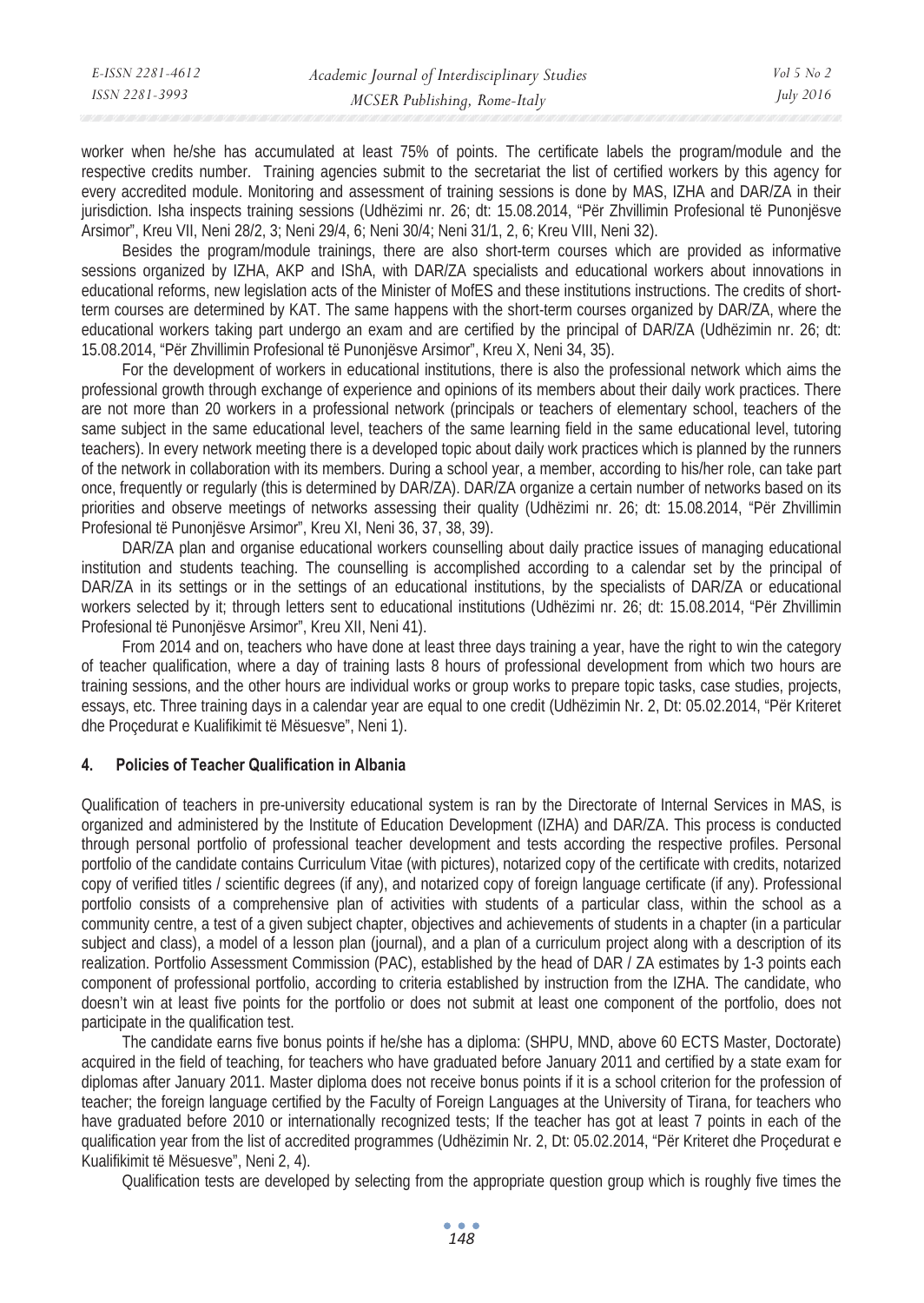|                | Academic Journal of Interdisciplinary Studies | Vol 5 No 2       |
|----------------|-----------------------------------------------|------------------|
| ISSN 2281-3993 | MCSER Publishing, Rome-Italy                  | <i>July</i> 2016 |

corresponding test questions. Funds of questions and tests raised are compiled by the leaders of IZHA, consisting of specialist and teachers under the respective profiles, who sign a contract with the director of IZHA. Qualification exam test consists of two parts. The first part contains the official documents relating to the activity of teachers, relevant subject programs, the methodology of teaching and learning in general and the subject, ethics and communication of teachers in the educational institution, ways of spelling the Albanian language, and other designated areas by the Minister.

The second part involves the scientific content of the subject according to the appropriate qualification program. Secretion of tests is done via bar codes. In each test there is a certain place for the bar code. Secretion tests begins immediately after starting the exam development process. The process of secretion of tests is carried out by the administrator of secretion. The person who does the secretion places the bar code on the test and on the list of names of candidates prepared by IZHA, (2014) and the candidate signs after having verified the name on the list (Section 5 / II, III, VII).

Evaluation of tests is performed in Tirana from evaluation tests commissions. The assessor signs the contract with the director of IZHA. A test is evaluated by a group of two people: a specialist from IZHA or its accomplice, and a teacher of the subject being tested. The Commission estimates the points in each of the two parts of the test and specifies alleged copying tests. The final assessment of the candidate is done with 100 points system which consists of portfolio scores, bonuses of the first half and second half. The candidate is evaluated with five levels: A, B, C, D, E corresponding to assessment with the words "excellent"; "very good"; "good"; "sufficient" and "weak".

The candidate does not win the final qualification if the rating is E ("poor"), in cases when there aren't even minimal points gained in at least one of the two parts of the test. The candidate who wins the category of qualification, is provided with a certificate which indicates the evaluation letter accompanied in words. Candidates who do not receive the training course as a disciplinary measure, are eligible to apply for qualification not earlier than two years (Udhëzim i MAS Nr.2, datë 05.02.2014 "Për kriteret dhe procedurat e kualifikimit të mësuesve", Article 5 / VIII, X, Article 6/4).

Within five days of portfolio evaluation, the candidate has the right to appeal the assessment, by means of writing, to the head of the DAR / ZA , which sends the applicant a written response within five days of the complaint submission. The head is the ultimate answer. Within five days from the day of the exam, the candidate has the right to appeal in writing to the director of IZHA about irregularities during the exam or penalties that have been given by the manager or head of administration of the exam. IZHA leader sends the applicant a written response within ten days from the date of complaint submission. This decision is final. Within five days of notification by DAR / ZA for the evaluation of the exam the candidate has the right to appeal in writing to the director of IZHA about the assessment.

Chairman of the relevant committee of Test Review in IZHA sends to the applicant the written response within ten days of receiving the complaint. If the complaint submission is deemed right, applicant's test is reassessed. Test review Commission's decision is final (Instruction Nr. 2, dated 05.02.2014, "On the Qualification Criteria and Procedures of Teachers", Article 7). It is not allowed that drafters of questions fund be also authors of textbooks of students, authors of helping books for students or teachers (except those published by the central dependence institutions of MAS), candidates for the qualification of that year. Drafter of the test, the assessor of the test, the head of administration of the exam, administrator, secretor, authorized person, the member of the committee of the reviewing tests should not have family relations with candidates (husband / wife, parent, brother / sister, child, adults, parents of husband / wife). Based on the final results of the candidates, Internal Services Directorate in MAS, sends to educational local entities a letter for the wage supplement (Instruction Nr. 2, dated 05.02.2014, "On the Qualification Criteria and Procedures of Teachers" Article  $8$ , 9).

### **5. Conclusion**

The creation of a supportive legislation for the profession of teachers has helped in developing teacher's profession. In the last decade (2004-2014), Assembly and Government of Albania have approved laws and legislation acts, which have had an impact in developing education in general as well as the teaching profession, by supporting changes in education system and by enhancing opportunities for students and teacher's status. Including teaching into regulated professions is a positive step expected to guarantee a better quality of teachers. Teachers' training schemes have changed by setting programmes, required credits and criteria, and by liberalizing training market. The growth of numbers of teachers with higher education is a positive trend for a better quality of teachers. There is also a lack of research, assessment and complete data which enable a thorough information impacting into legislation, education policy and teachers status.

There is lack of a comprehensive policy for the development of teaching profession and teacher evaluation systems in Albania lack theoretical foundation. Likewise, there is lack of studies, national estimates on the basis of which